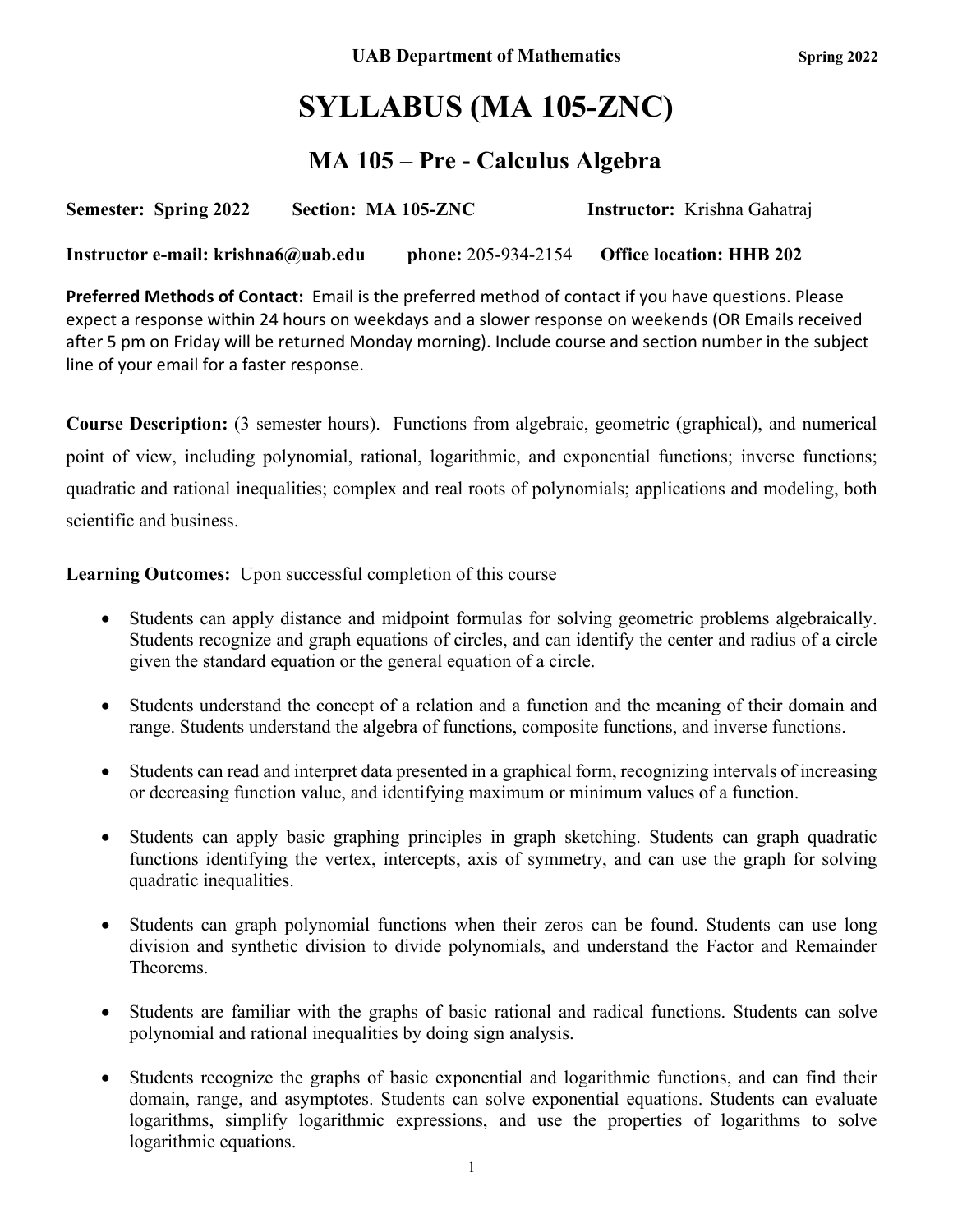- **Students can solve real-life applied problems involving polynomial, exponential or logarithmic functions.**
- **In addition to developing specific algebraic skills these learning outcomes promote students' development of quantitative literacy, critical, analytical thinking, data-driven decision-making, excellent communication skills, and lifelong learning and reasoning skills.**

**Prerequisite:** Undergraduate level MA 102 Minimum Grade of C or Math Placement Test 46 or Exception

Math Placement E

**Materials:** *Precalculus Algebra MA 105 package,* which includes a *UAB Math 105 Student Workbook, by Elena Kravchuk*, 2014, Pearson/ Prentice Hall, and MyLab Math **ACCESS CODE (ISBN** 9780136949909)**, is required**. You may not need an access code if you are *retaking MA 105 previously taken in Spring 2021 or later (contact your instructor about directions for reenrolling).*

### *Students are required to have the MA 105 student workbook and to bring it to the class meetings.*

**Calculator policy:** Scientific calculators may be used for homework and quizzes, but **students may not use personal calculators while taking tests**. Every computer has an on-screen scientific calculator available for your use on when testing. It would be to your advantage if you familiarized yourself with the use of the onscreen calculator *before* you have to take a test. You must use the on-screen calculator on your personal computer when testing remotely with ProctorU.

### **UAB Policies and Resources:**

**Add/Drop and Course Withdrawal***.* The last day to drop this course without the payment of full tuition and fees is **Jan 13, 2022**. The last day to withdraw from this course with a grade of *W* is **Mar 22, 2022**.

**Misconduct:** The University of Alabama at Birmingham expects all members of its academic community to function according to the highest ethical and professional standards. Students, faculty, and the administration of the institution must be involved to ensure this quality of academic conduct.

UAB is very concerned for your continued health and safety. Please consult the Students section of **UAB**  United [\(https://www.uab.edu/uabunited/\)](https://www.uab.edu/uabunited/) for up-to-date guidance, because the following information is subject to change as circumstances require.

We strongly urge you to be fully vaccinated. There are also [incentives for getting vaccinated](https://www.uab.edu/students/health/), and you can find the listing at [https://www.uab.edu/uabunited/.](https://www.uab.edu/uabunited/)

Mask-wearing has proven to be one of the most successful mitigation strategies used to combat spread of the various variants of the COVID-19 virus. UAB requires face coverings indoors on campus—regardless of vaccine status. Students who do not follow this requirement can be reported to Student Conduct.

**Students with Covid-related reasons for missing class meetings and/or assignments deadlines must go through UAB's Student Health Service's process for an excused absence due to isolation or quarantine. You should log into your UAB Student Health Patient Portal to begin this process. Students must present their written excuse provided by Student Health to their instructor to**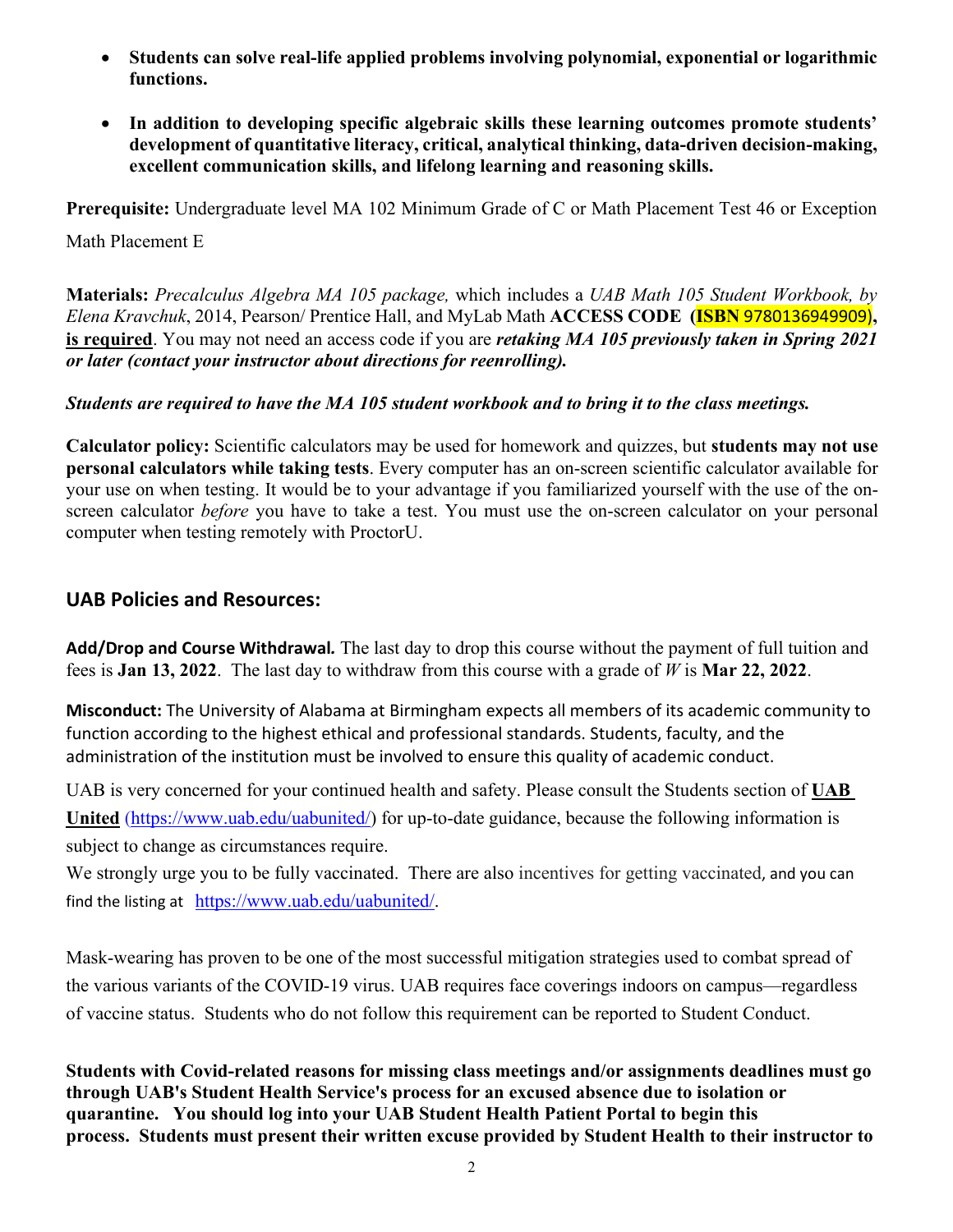**request a make-up work OR the student may choose to use the extra points earned from the course practice test to replace the missed points.**

### **DSS Accessibility Statement:**

**Accessible Learning:** UAB is committed to providing an accessible learning experience for all students. If you are a student with a disability that qualifies under Americans with Disabilities Act (ADA) and Section 504 of the Rehabilitation Act, and you require accommodations, please contact Disability Support Services for information on accommodations, registration and procedures. Requests for reasonable accommodations involve an interactive process and consist of a collaborative effort among the student, DSS, faculty and staff. If you are registered with Disability Support Services, please contact DSS to discuss accommodations that may be necessary in this course. If you have a disability but have not contacted Disability Support Services, please call (205) **934-4205**, visit their website, or their office located in Hill Student Center Suite 409.

**Title IX Statement:** The University of Alabama at Birmingham is committed to providing an environment that is free from sexual misconduct, which includes gender-based assault, harassment, exploitation, dating and domestic violence, stalking, as well as discrimination based on sex, sexual orientation, gender identity, and gender expression. If you have experienced any of the aforementioned conduct we encourage you to report the incident. UAB provides several avenues for reporting. For more information about Title IX, policy, reporting, protections, resources and supports, please visit [UAB Title IX webpage](http://www.uab.edu/titleix) for UAB's Title IX, UAB's Equal Opportunity, Anti-Harassment, Duty to Report, and Non-Retaliation policies.

### **Course Netiquette**:

There are course expectations concerning etiquette on how we should treat each other online. It is very important that we consider the following values during online discussions and email.

- Respect: Each student's opinion is valued as an opinion. When responding to a person during the online discussions, be sure to state an opposing opinion in a diplomatic way. Do not insult the person or their idea. Do not use negative or inappropriate language.
- Confidentiality: When discussing topics be sure to be discreet on how you discuss children, teachers, and colleagues. Do not use names of people or names of facilities.
- Format: When posting use proper grammar, spelling, and complete sentences. Avoid using ALL CAPITALS. This signifies that you are yelling. Avoid using shortcuts/text abbreviations such as 'cu l8r' for 'See you later.'
- Relevance: Think before you type. Keep posts relevant to the discussion board topic.

**Getting Started:** The first thing you must do is access for your on-line course materials.

## **Access for a Course in MyLab Math**

All Homework, Quizzes, and Tests for this course are available only in MyLab Math. You have to register for your MyLab Math course from Canvas.

• Log in to Canvas and enter your course. Do one of the following: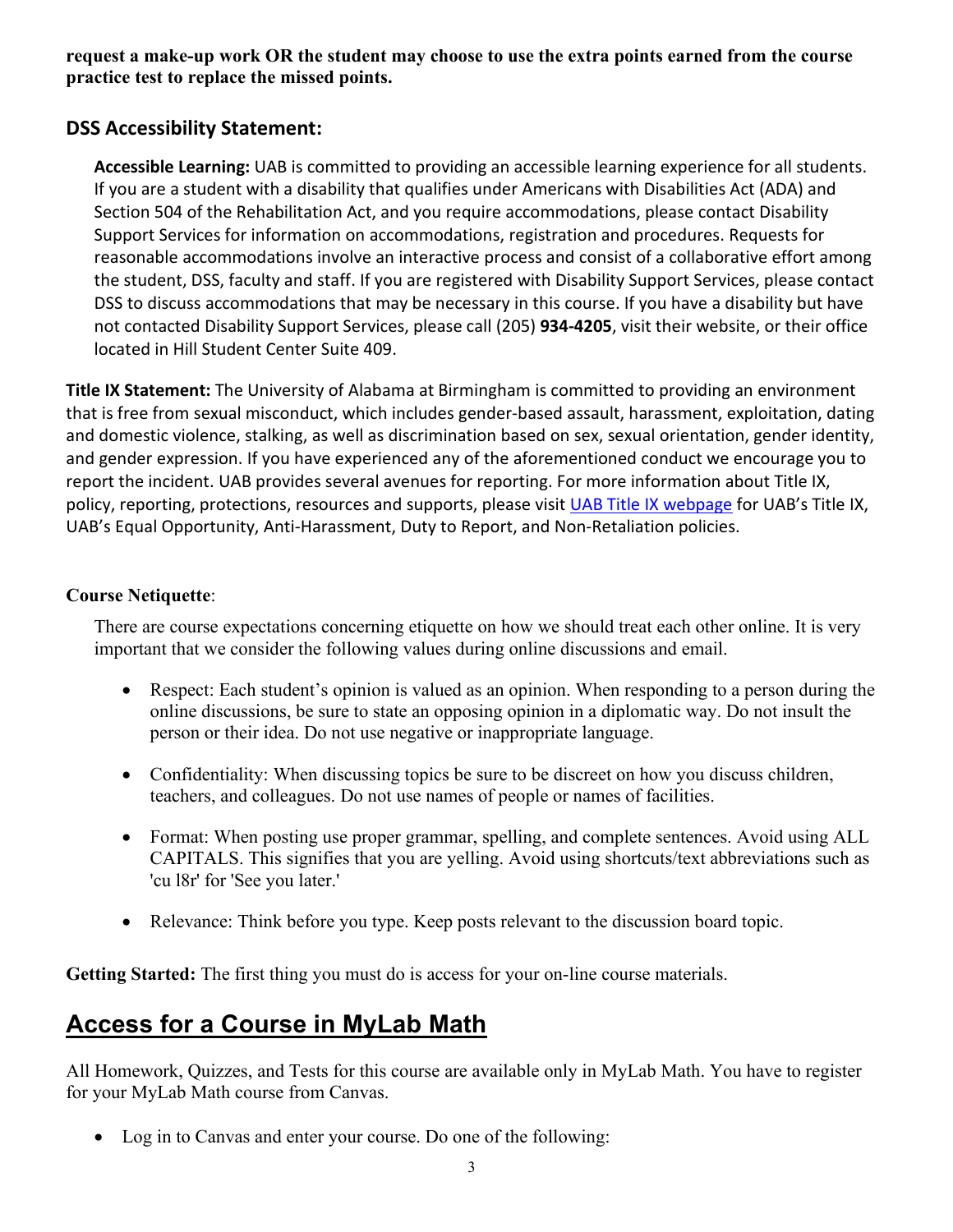- o Select any Pearson link (HW, Quiz, Lecture Prep) from any module.
- o Select **MyLab & Mastering** on the course navigation, and then select any course link on the Pearson page.
- Enter the username and password for your existing Pearson student account.
	- o If you don't have a Pearson account, select **Create** and follow the instructions.

You have an account if you've used a Pearson MyLab or Mastering product, such as MyLab Math, MyLab IT, MyLab Spanish, MasteirngBiology or MasteringPhysics.

- Select any available access option:
	- o Enter a prepaid access code that came with your workbook from the bookstore.
	- o Use a credit card or PayPal.
	- o Get temporary access by selecting the link near the bottom of the page (good for only 14 days, no extensions when it expires)\*.
	- o Select **Go to My Courses**.

\***Once Temporary Access has expired, you will no longer have access to your course materials and assignments in** MyLab Math **until you enter your code or purchase it.** Please note that there will be **NO EXTENSIONS for missed homework, quiz, or test deadlines due to failure to purchase access to your online materials.**

If you have any questions regarding your access to your MyLab Math account, email your course instructor or you may stop by the Math Learning Lab in HHB202.

### **TROUBLESHOOTING TIPS:**

If you have difficulty accessing your assignments in MyLab Math, try the following steps:

- Close the browser and start over logging into Canvas. You can only access through Canvas.
- Run the Browser check to make sure you have all needed components.
- Try a different browser. Some work better than others (use Google Chrome!)
- Contact Pearson technical support via chat.
- Have a backup plan.
- If the above steps do not work, email your instructor or stop by the Math Learning Lab in HHB202.

### **STUDENT EXPECTATION STATEMENT**

The Course Syllabus and Schedule serve as a Contract by which the student must comply. An excuse of "not knowing" information covered in these documents is not an acceptable excuse for making mistakes in this class. **To emphasize the importance of knowing the syllabus you must take a Syllabus Quiz before beginning any other assignments. You must score 100% on this quiz in order to continue the course.**

- Students are required to complete weekly assignments. All deadlines are based on Central Time. **There are NO EXTENSIONS of DEADLINES**.
- Students are expected to attend class meetings held according to the class schedule.
- Students are expected to check their UAB e-mail daily and respond within 48 hours to instructor emails. Regular communication via e-mail with the Course Instructor is expected. Be sure to include your name, the course and section number in all communications with your instructor.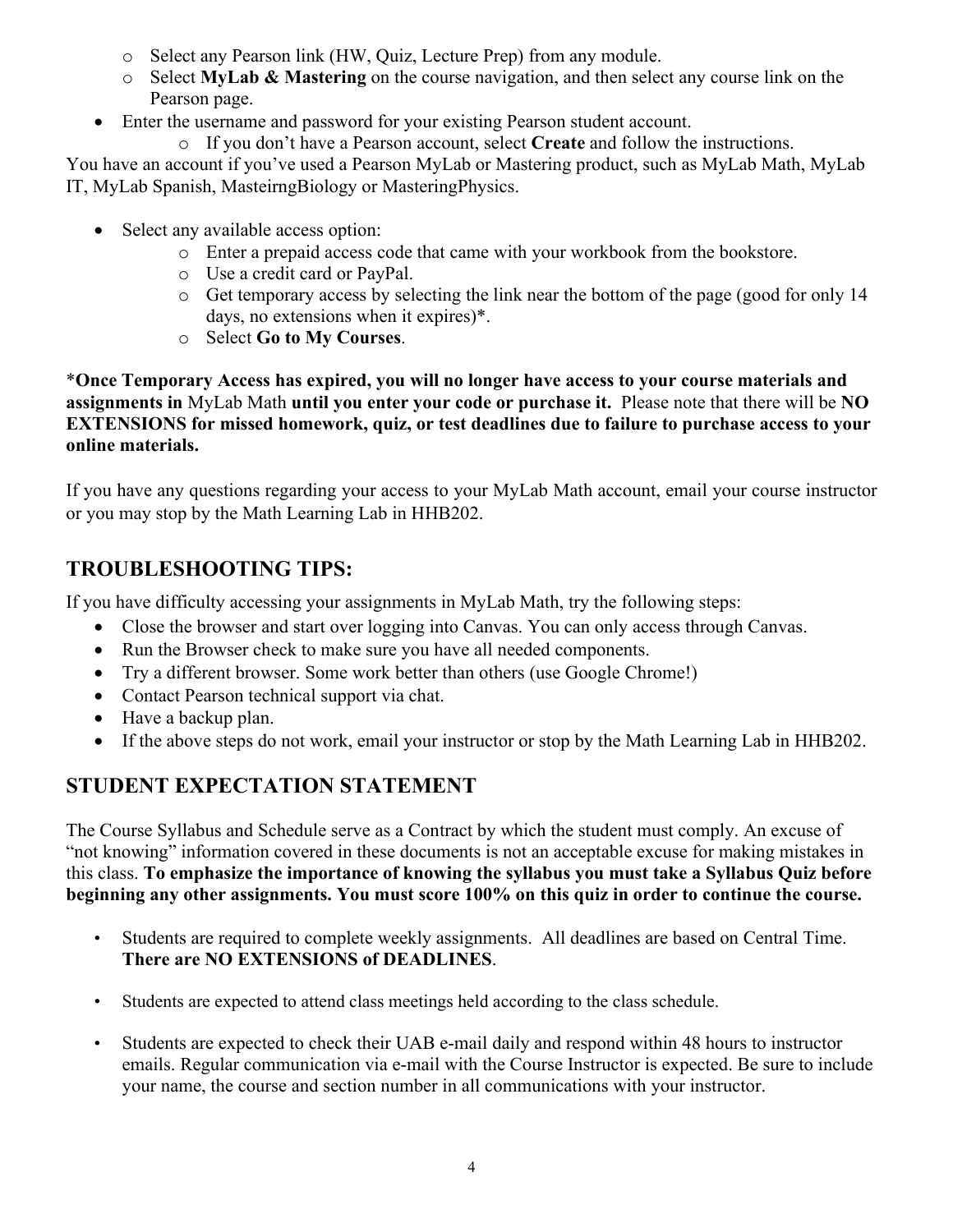- All students are required to obtain and use the UAB email address that is automatically assigned to them as UAB students. All official correspondence will be sent ONLY to the @UAB.edu email address. The Course Instructor will not accept e-mails sent from e-mails accounts other than UAB.
- Students are expected to devote an average of 8 to 12 hours per week to the assignments.
- Students are expected to participate in **Group Discussions in Canvas or at the class meetings (instructor's choice).**
- Students are expected to submit **individually written solution to Group Problems in Canvas under the Assignments button or in the appropriate Module** *before the deadline***.** Once a problem is submitted, it will be graded as is. Therefore, students are expected to triple-check their work before submitting it. Canvas will not allow a student to return to a Problem once it is submitted. Therefore, the student must submit only completed problems. **Problems are NOT accepted in e-mail**.
- Students are expected to have a back-up plan in the event their computer has operational problems, there is loss of electricity, or there is loss of Internet access. These are not an excuse for late or incomplete submission of assignments, nor are they acceptable reasons for an assignment deadline extension. UAB's MLL, most public libraries, school libraries, university libraries, etc. have computers with Internet access and are available for use by the public.
- Students are expected to remain in regular contact with the Course Instructor via Canvas and UAB email as well as through participation in the Discussion Board and submission of assignments. The Course Instructor will communicate on the Canvas Announcement page, Discussion Board and/or via UAB e-mail.
- Because instructional materials on the course website may be copyrighted, students may not download materials on the site to their desktops, laptops, or PDAs, or alter or distribute any materials on the course site, unless clearly directed to do so.

**Math Help: Math Learning Lab (MLL).** The **[Math Learning Lab](https://www.uab.edu/cas/mathematics/student-resources/math-learning-lab)** (**MLL**) in 202 Heritage Hall offers in person tutoring. Tutors WILL NOT help with graded assignments, solve all of your problems, or work with you for extended periods of time, but they WILL help guide you so that you can complete your work independently. Be sure to bring your notes, work, and materials. No appointment is needed, but [Calculus](https://calendar.google.com/calendar/embed?src=qcjfl97lf5j15cg0oae8llirm0@group.calendar.google.com&ctz=America/Chicago&mode=WEEK&gsessionid=OK)  [and MA 180 tutors](https://calendar.google.com/calendar/embed?src=qcjfl97lf5j15cg0oae8llirm0@group.calendar.google.com&ctz=America/Chicago&mode=WEEK&gsessionid=OK) are only available at designated times. The MLL is open Monday-Friday from the first day of class to the last day of class. Tutoring is NOT available during holidays, breaks, and Final Exam week. No food or drink allowed except bottled water.

The **University Academic Success Center (UASC)** provides students with a host of free services and resources that include Tutoring and Supplemental Instruction. For more information, go to [http://www.uab.edu/students/academics/student-success.](http://www.uab.edu/students/academics/student-success)

**Cell Phones:** Student cell phones must be TURNED OFF and PUT AWAY **during ALL class and lab meetings.**

**Laptops:** Student laptops must be PUT AWAY **during ALL class and lab meetings.**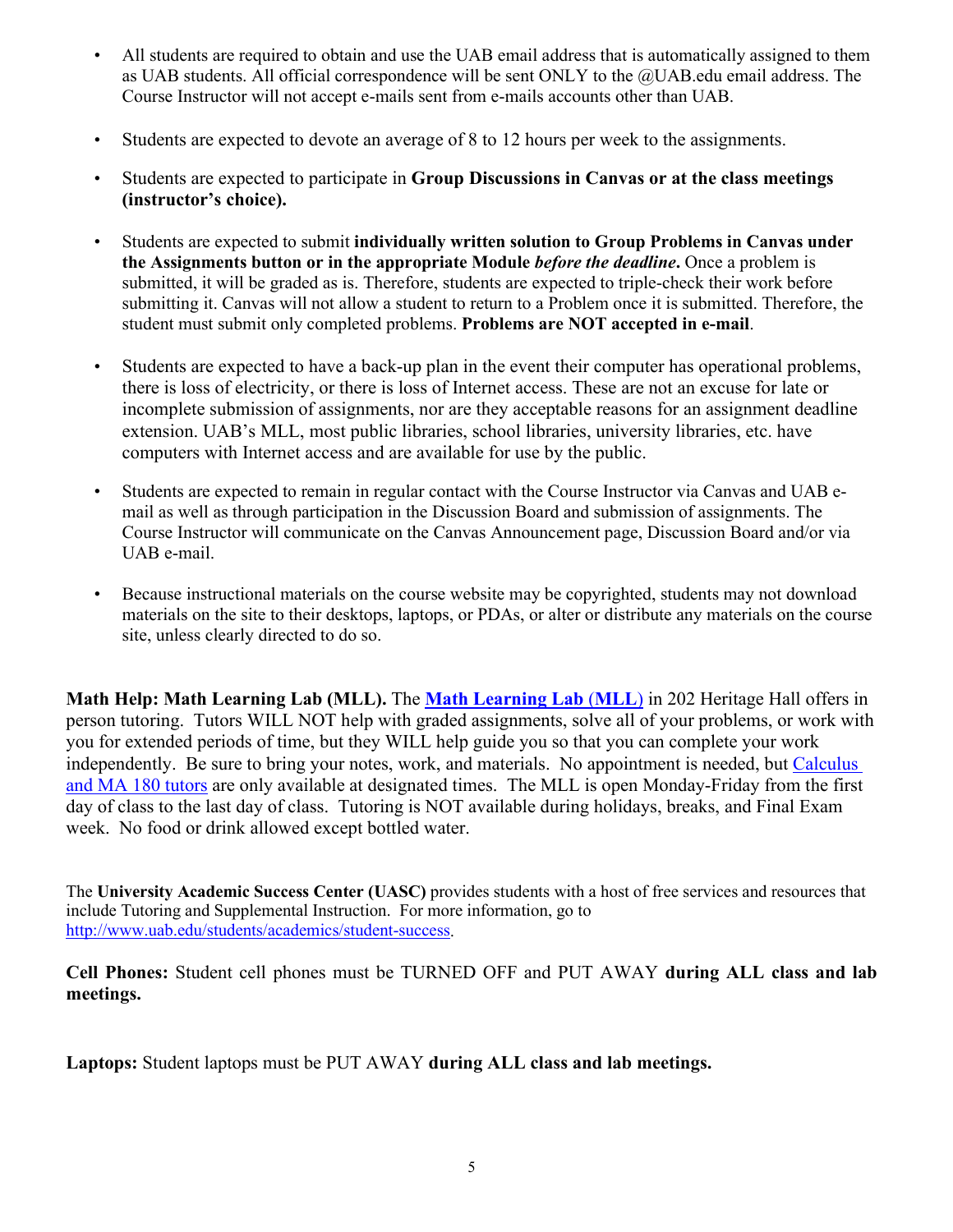**Course Grades:** Students earn their grade in the course by accumulating points. There is a maximum of 1000 points available. Student letter grades are awarded as shown in the following tables. Note that grades are awarded by points earned, not by percentages.

| <b>Number of Points   Letter Grade</b> |   |
|----------------------------------------|---|
| 880 to 1001                            |   |
| 750 to 879                             | R |
| 620 to 749                             | C |
| 500 to 619                             |   |
| Below 500                              |   |

| <b>Grade Element</b>    | <b>Points</b> | Quantity | <b>Total Points</b> |
|-------------------------|---------------|----------|---------------------|
| Intro Discussion        | 6             |          | 6                   |
| Syllabus Quiz           | 2             |          | 2                   |
| Lecture Prep            | 4             | 13       | 52                  |
| Project                 | 23            | 1        | 23                  |
| Homework                | 5             | 13       | 65                  |
| Quizzes                 | 10            | 13       | 130                 |
| Discussion              | 4             | 6        | 24                  |
| Problem                 | 6             | 6        | 36                  |
| Tests                   | 100           | 4        | 400                 |
| Final Exam              | 250           | 1        | 250                 |
| <b>Test Correction</b>  | 3             | 4        | 12                  |
| <b>Total points</b>     |               |          | 1000                |
| <b>Bonus</b>            |               |          |                     |
| <b>Review for Final</b> | 20            |          | 20                  |

\*\*Note that 879 points earns you a grade of B, not a grade of A, etc.

No points are available after Final exam is taken, so students should earn as many points as possible throughout the semester by completing all assignments by the deadline. NO late assignments are accepted or allowed, and no adjustments will be made after Final exam is taken.

All assignment grades will be posted and maintained in the math department database (MADDIE), which can be accessed in Canvas by clicking on **UAB Grade for MA 105** or going to https://secure.cas.uab.edu/mll/db/.

Note that **FINAL GRADES are awarded by TOTAL POINTS EARNED**, NOT by percentages. Percentages give students an idea of how they are doing in the class on a day-to-day basis, but they are constantly changing since they are based on the deadlines as of the current date. Percentages are not rounded.

Homework, Quiz, and Test grades are automatically updated and loaded into the database on a weekly basis. All other grades will be manually entered by the instructor as soon as possible after grading (usually within one week).

#### **Class Meeting Time/Location: Tuesday, 12:30 pm-1:45 pm, CH 301, Thursday, 12:30 pm-1:45 pm, HHB 202**

**COURSE STRUCTURE -** This course is computer-based, and students must have reliable access to **BlazerNet** so they can work on their assignments in Canvas and MyLab Math. Students must also ensure that they meet each of those system's requirements.

**CANVAS ASSIGNMENTS** include: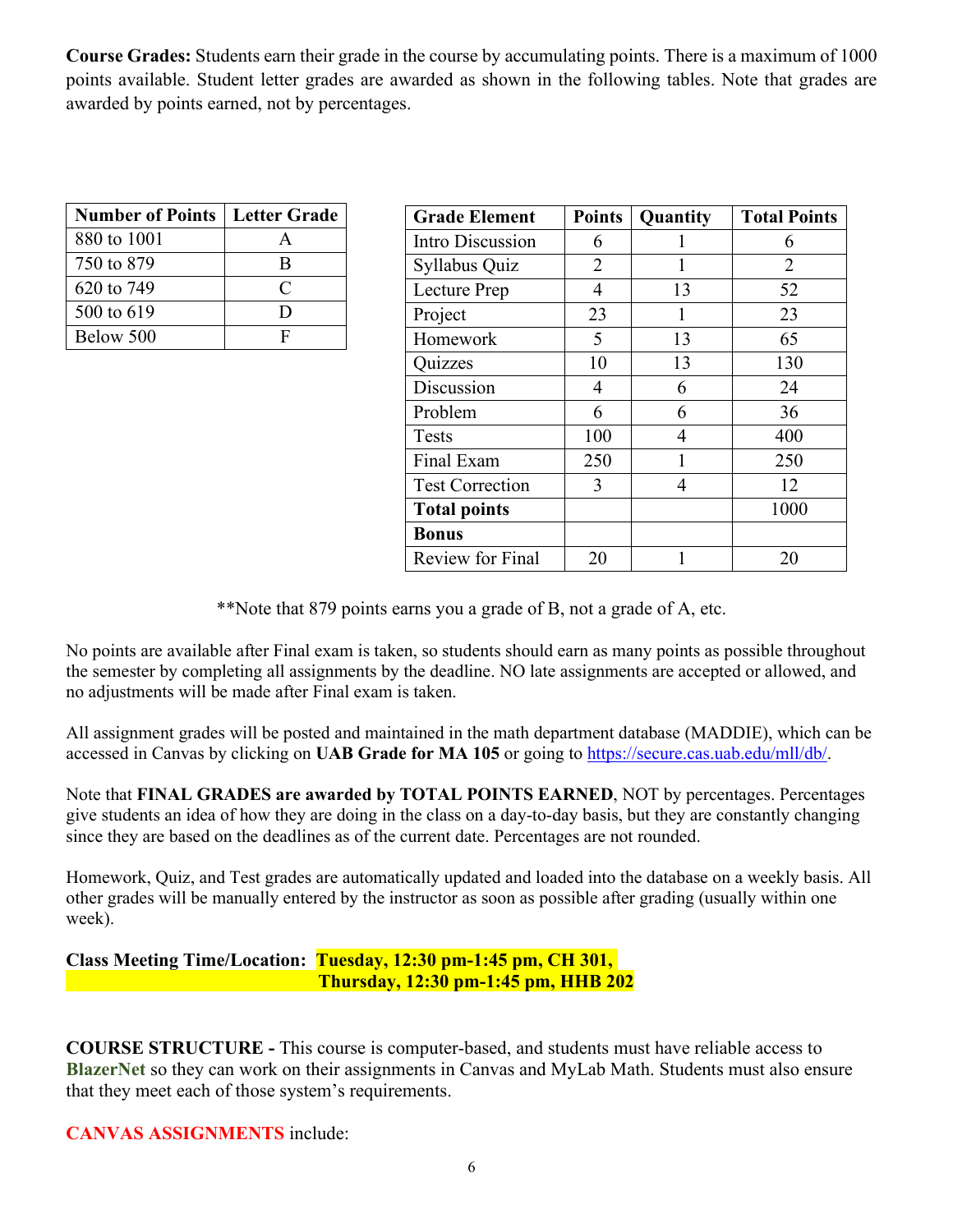- **Introduction Discussion** The Introduction Discussion is required and due by the end of the day on **Thursday, Jan 14**. The Introduction Discussion is worth 6 points. Students must upload a photo, answer ALL questions, and respond in a *meaningful* way to at least two other students. More information about grading the Introduction Discussion can be found in the directions in Canvas. This assignment gives students an opportunity to meet each other.
- **Group Discussions –** There are 6 Group Discussions that are required, and each is worth 4 points. Students will be randomly assigned to either Canvas Groups or in-class groups (instructor's choice) to discuss the current Problem (see schedule for dates). Individually written solutions to the Problems must NOT be submitted in the Group Discussion. More information about grading the Group Discussions can be found in Canvas in the Course Information module. This assignment gives students an opportunity to work together to improve their quantitative reasoning ability and conceptual understanding of mathematical ideas.
- **Problems** There are 6 Problems that are required, and each is worth 6 points. Students are required to solve a Problem with the help of their group. Students must READ the Problem and work on it *before*  participating in their Group Discussion. Go to the current week's Module to find the Problem. Each student must submit an individually written solution to each Problem in Canvas in the appropriate week Module by the deadline (see schedule for dates).

Problems may be submitted by attaching your file(s), drawings or diagrams (doc, docx, pdf, jpg, png). **If two or more students have an identical Problem, all will receive a score of 0 since the work must be**  *individually written*. Problems CANNOT be sent by email and cannot be submitted any way other than through the Problem link in the current week's Module.

**There are no extensions or make ups for missed Problems and Group Discussions.** Students should NOT wait until the deadline to submit their Problems because they run the risk of running out of time or having technical problems. NO late submissions are allowed. More information about grading the Problems can be found in the Course Information Page. This assignment gives students an opportunity to articulate their conceptual understanding of mathematical ideas.

**Team Project –** There is a team project 23 points worth. Students will be randomly assigned to Canvas Groups to work on the community-based learning project (see schedule for the timeline for fulfilling the project). The proposed project will involve the study of the collected data and the exploration of the graphical representation of the data. This is a unique opportunity to develop a deeper understanding of functions, graphs, and the interpretation of the qualitative information revealed by a particular data set. In addition to providing a group learning experience, this project would provide a link between the community and classroom learning.

#### **MyLab Math ASSIGNMENTS** include:

- **Syllabus Quiz –** is the prerequisite for the graded assignments. An unlimited number of attempts are available, and the highest score attained will count. Once you begin the assignment, you must complete it. Students should have a copy of their syllabus and class schedule to use during the assignment. This assignment gives students an opportunity to learn about the course policies and expectations.
- **Lecture Prep** There are 13 Lecture Prep assignments (each assignment is up to 4 points worth based on score achieved). Each assignment contains media part (which students are required to work before answering questions.), conceptual questions and introductory problems on topics to be covered at the class meeting to follow. Lecture Prep assignments are due the night before the class meeting and must make you "come to class" prepared and ready for the class discussion of the new topics. The concepts are supposed to be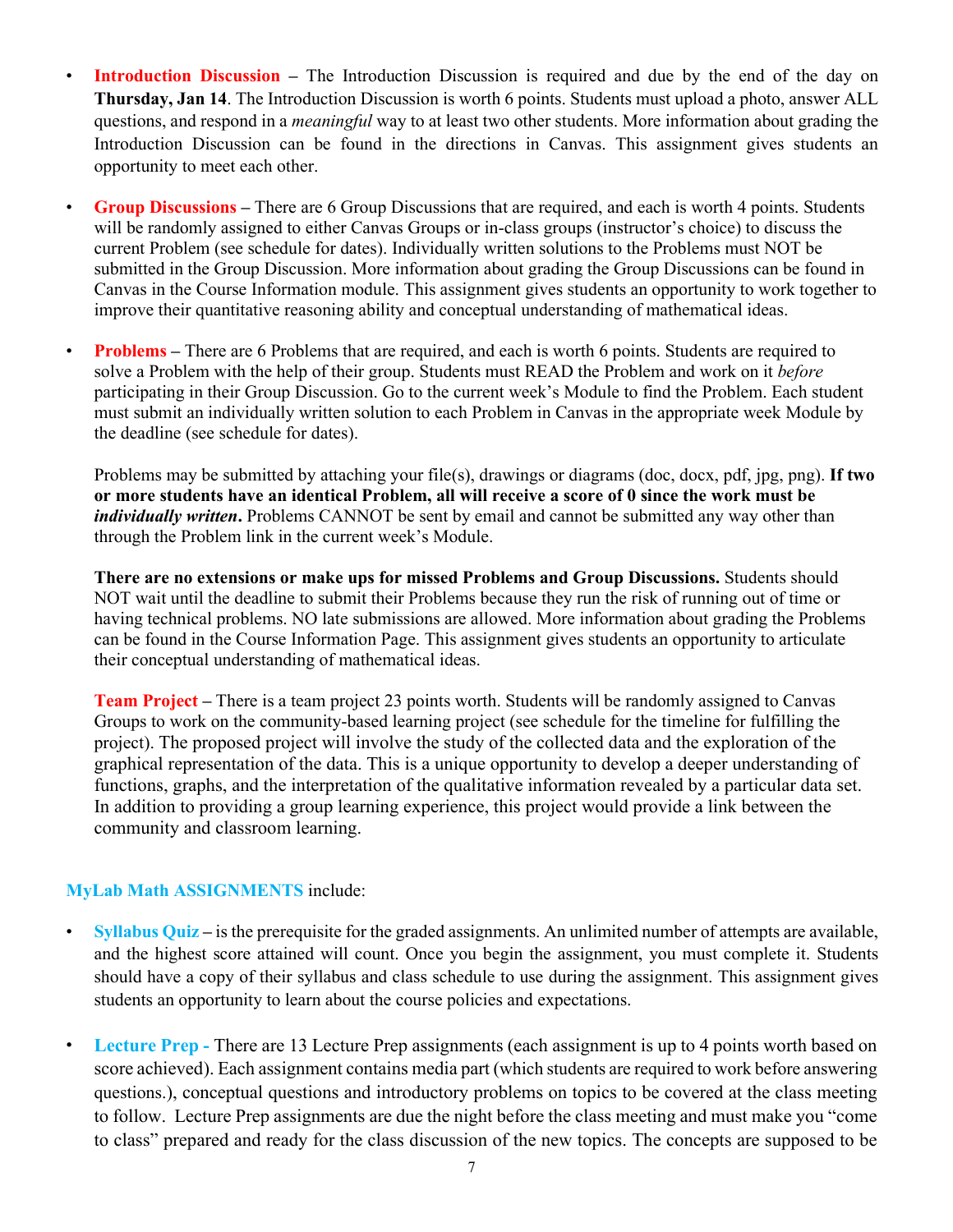mastered further in the **Homework** assigned after the class meeting. An **unlimited** number of attempts can be made on each problem. If you miss a problem, click on *similar exercise* to work another problem correctly for full credit. There is no time limit for this assignment, so you may go in and out of it as many times as you like before the deadline (all your work is automatically saved). You earn points for the work completed on or before the due date. **After the due date, you can review your Lecture Prep work, try similar exercises, but you cannot get credit.**

• **Homework** - There are 13 homework assignments that are required, and each is worth **5** points. Homework is completed and submitted in MyLab Math (access code required), but a link to the software is located in Canvas. When the homework is submitted or closed in MyLab Math, a score and percentage are given. The UAB score (out of 5 pts) for the homework can be found in Canvas under UAB Grade for MA 105 or online at [https://secure.cas.uab.edu/mll/db/.](https://secure.cas.uab.edu/mll/db/)

*An unlimited number of attempts can be made on each homework problem* before the deadline, so students should be able to earn 100% on all homework. If a problem is marked with a red  $\bar{X}$  as incorrect, then the student can click on *Similar Exercise* at the bottom of the page and work another problem correctly for full credit (before the deadline). Students can go in and out of the homework as many times as they like before the deadline (all of the work is automatically saved). Students earn full credit for homework completed on or before the due date. All homework is available at the beginning of the term, so students may work ahead as much as they like. **After the due date, students can review homework assignments and work similar exercises, but they can get only 50% credit for the work.** 

• **Quizzes -** There are 13 quizzes. Quizzes are completed and submitted in MyLab Math, but a link to the software is located in Canvas. Each quiz is worth 10 points. Once the quiz is submitted in MyLab Math, it is scored and a percentage is given. The UAB score (out of 10 pts) for the quiz can be found in Canvas under UAB Grade for MA 105 or online at [https://secure.cas.uab.edu/mll/db/.](https://secure.cas.uab.edu/mll/db/)

Students take the quizzes on their own schedule, but they can earn all quiz points if the quiz is taken on or before the due date. Students must complete the quizzes BY THEMSEVLES without any assistance from another person, but they may use their textbook and notes. The quizzes are timed, and they must be taken in one sitting within 30 minutes. Students cannot exit the quiz or that will count as one of their attempts. Each quiz can be taken a maximum of two times. The higher grade attained will count.

All quizzes are available at the beginning of the term, so students may work ahead as much as they like. There are no extensions or make ups for missed quizzes because the work can and SHOULD BE completed in advance of the deadlines. **However, students can get 50% credit for the late submission.**

- **Practice Tests (Review for Test)** are available in MyLab Math. Practice tests do not count towards the course grade, but they are highly recommended as a way to help students prepare for their tests. Students may take the practice tests as many times as they like. The practice tests are also available in the student workbook.
- **Test Corrections -** There are 4 required (not optional) adaptive assignments generated based on the major tests results which require to work on mistakes to avoid repeating the same mistakes on cumulative final exam. The automatic credit is given for questions on objectives done correctly on the corresponding exam.
- **Tests -** There are 4 major Tests and cumulative Final Exam. Tests and Final Exam are completed and submitted in MyLab Math, but a link to the software is located in Canvas. Each test is worth **100 points**, and Final exam is worth **250 points**. Once the test is submitted in MyLab Math, it is scored and a percentage is given. The UAB score (points) for the test can be found in Canvas under "**UAB Grade for MA 105"** or online at https://secure.cas.uab.edu/mll/db/.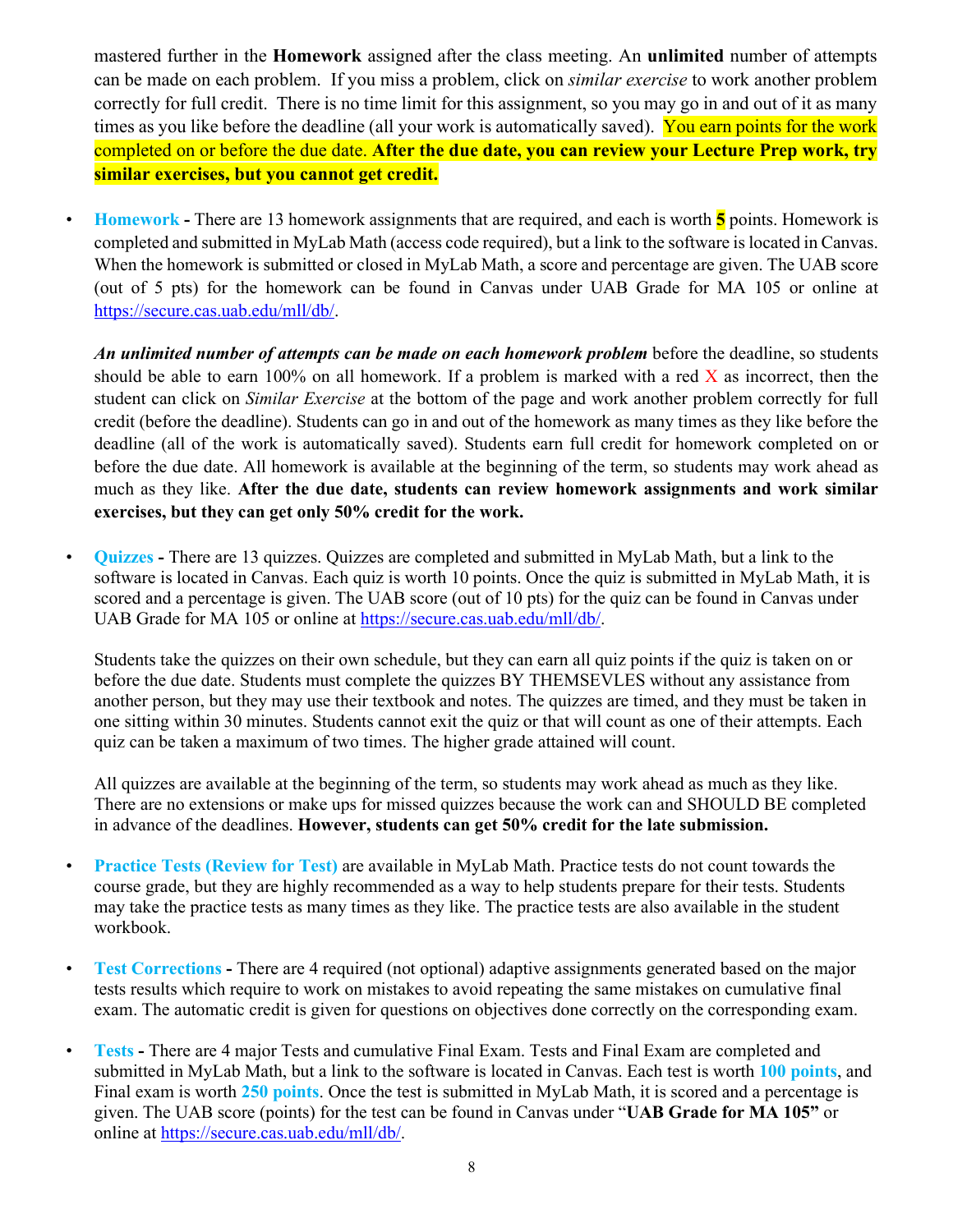Tests have a 50 min time limit, Final Exam has a 120 min time limit, and they must be taken in one sitting. **Students must use the computer scientific calculator during testing. No personal calculators are allowed**. Students may use scratch paper during a test (provided by instructor), but no credit is given for work done on the scratch paper. One or more photo IDs will be required for testing.

In the event UAB moves to remote or hybrid learning, students will use ProctorU services for remote testing. Students may test their equipment by going to <https://test-it-out.proctoru.com/>. A webcam is required. **Note that the following cannot be used for testing with ProctorU:** Chromebooks, Tablets, Linux operating systems, Virtual machines, Windows 10 in S mode, Surface RT.

**MAKE UP POLICY**: If a student misses 1 test deadline (not including the Final Exam), the Final Exam grade will be used to replace the missed test grade if the **student formally makes a request to do so**. The student must request, complete, and email to instructor a Missed Test Request Form no later than 12:00 pm on the last day of classes. Note that only one missed test grade may be replaced with the Final Exam grade. All students are required to take the Final Exam.

There is no appeal for missed deadlines for Group Problems, Homework, or Quizzes. However, if a student has an unplanned, *emergency* circumstance that temporarily prevents him from participating in the class (such as documented hospitalization), then he should contact the instructor as soon as possible. A request for make-up work will be considered. Travel and/or work-related business do NOT qualify for make-up work.

**Extended Absences**: Attendance is fundamental to course objectives and to the integrity of this course. Courses in the Mathematics Department require a variety of activities that involve interaction with the instructor and/or interaction with other students. Excessive absences and missed assignments seriously jeopardize a student's ability to successfully complete the course. In the event of excessive absences, students should be prepared to officially withdraw from the course through the Registrar's Office. In cases involving medical hardships, military duty, or other serious personal situations after the withdrawal date for a course, the student may participate in the Academic Policy Appeal (accessed and submitted through BlazerNet Links/Forms). **More than two weeks of missed meetings is considered too much to be successful in the course.**

**Course Completion**: The course is complete once the student takes the final exam. No other points may be earned after the final exam has been taken.

**Notebook:** Students are required to have a folder in which they can file the workbook, record class meeting notes, file this syllabus, file instructor e-mail messages, and file other course related information.